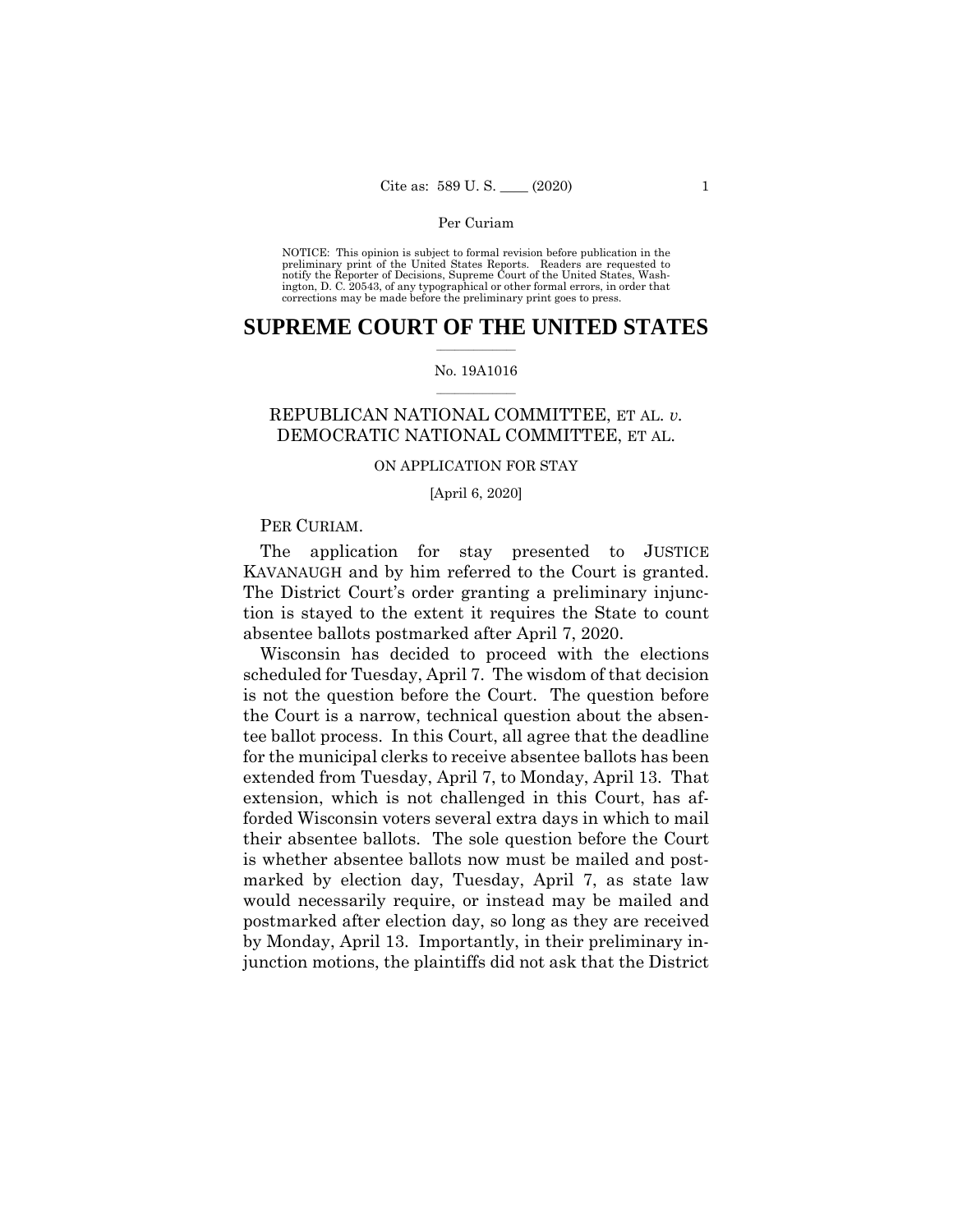#### 2 REPUBLICAN NATIONAL COMMITTEE *v.*  DEMOCRATIC NATIONAL COMMITTEE Per Curiam

Court allow ballots mailed and postmarked after election day, April 7, to be counted. That is a critical point in the case. Nonetheless, five days before the scheduled election, the District Court unilaterally ordered that absentee ballots mailed and postmarked after election day, April 7, still be counted so long as they are received by April 13. Extending the date by which ballots may be cast by voters—not just received by the municipal clerks but cast by voters for an additional six days after the scheduled election day fundamentally alters the nature of the election. And again, the plaintiffs themselves did not even ask for that relief in their preliminary injunction motions. Our point is not that the argument is necessarily forfeited, but is that the plaintiffs themselves did not see the need to ask for such relief. By changing the election rules so close to the election date and by affording relief that the plaintiffs themselves did not ask for in their preliminary injunction motions, the District Court contravened this Court's precedents and erred by ordering such relief. This Court has repeatedly emphasized that lower federal courts should ordinarily not alter the election rules on the eve of an election. See *Purcell* v. *Gonzalez*, 549 U. S. 1 (2006) (*per curiam*); *Frank* v. *Walker*, 574 U. S. 929 (2014); *Veasey* v. *Perry*, 574 U. S. \_\_ (2014).

 release of any election results for six days after election day. The unusual nature of the District Court's order allowing ballots to be mailed and postmarked after election day is perhaps best demonstrated by the fact that the District Court had to issue a subsequent order enjoining the public In doing so, the District Court in essence enjoined nonparties to this lawsuit. It is highly questionable, moreover, that this attempt to suppress disclosure of the election results for six days after election day would work. And if any information were released during that time, that would gravely affect the integrity of the election process. The District Court's order suppressing disclosure of election results showcases the unusual nature of the District Court's order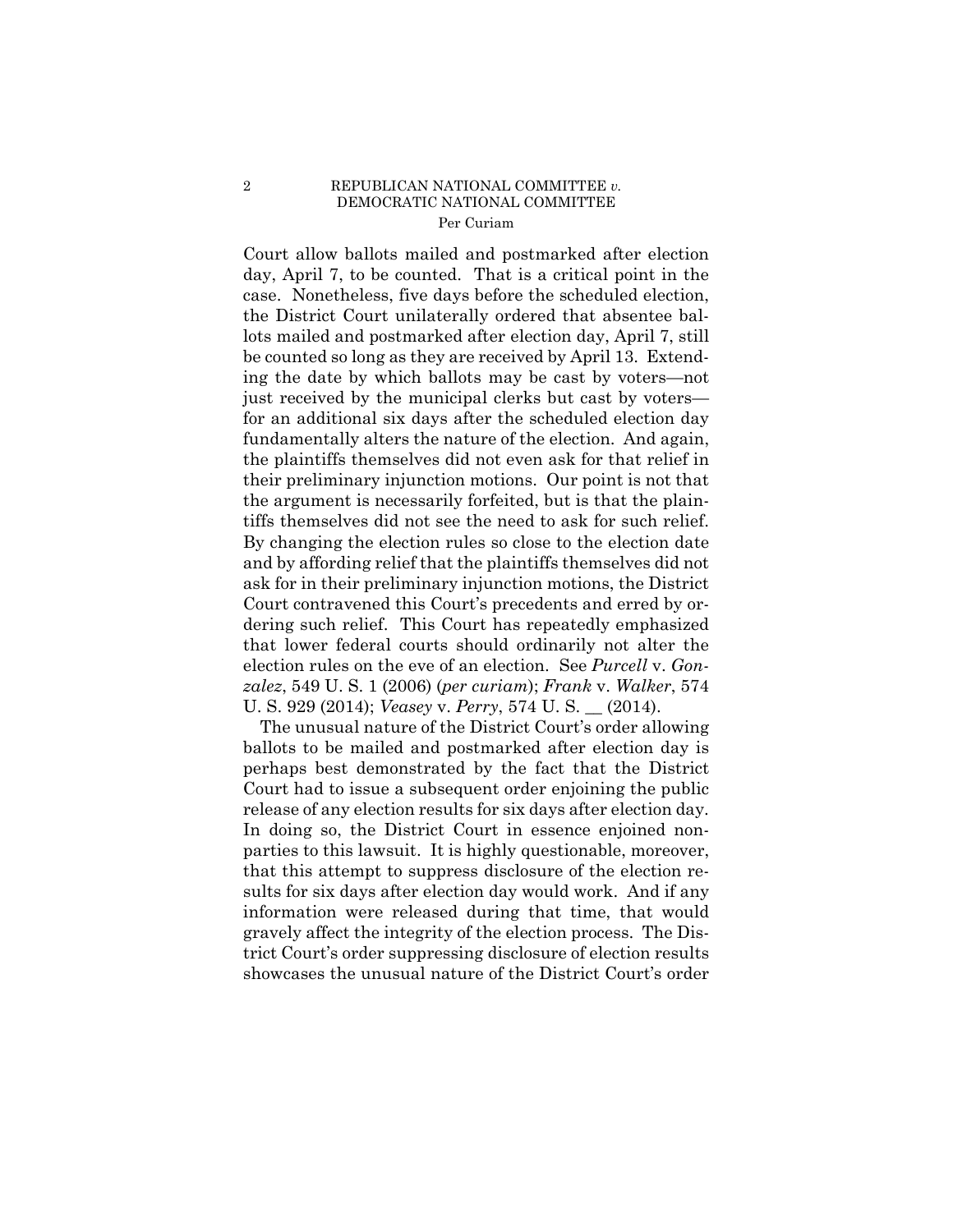## Per Curiam

allowing absentee ballots mailed and postmarked after election day to be counted. And all of that further underscores the wisdom of the *Purcell* principle, which seeks to avoid this kind of judicially created confusion.

The dissent is quite wrong on several points. First, the dissent entirely disregards the critical point that the plaintiffs themselves did not ask for this additional relief in their preliminary injunction motions. Second, the dissent contends that this Court should not intervene at this late date. The Court would prefer not to do so, but when a lower court intervenes and alters the election rules so close to the election date, our precedents indicate that this Court, as appropriate, should correct that error. Third, the dissent refers to voters who have not yet received their absentee ballots. But even in an ordinary election, voters who request an absentee ballot at the deadline for requesting ballots (which was this past Friday in this case) will usually receive their ballots on the day before or day of the election, which in this case would be today or tomorrow. The plaintiffs put forward no probative evidence in the District Court that these voters here would be in a substantially different position from late-requesting voters in other Wisconsin elections with respect to the timing of their receipt of absentee ballots. In that regard, it bears mention that absentee voting has been underway for many weeks, and 1.2 million Wisconsin voters have requested and have been sent their absentee ballots, which is about five times the number of absentee ballots requested in the 2016 spring election. Fourth, the dissent's rhetoric is entirely misplaced and completely overlooks the fact that the deadline for receiving ballots was already extended to accommodate Wisconsin voters, from April 7 to April 13. Again, that extension has the effect of extending the date for a voter to mail the ballot from, in effect, Saturday, April 4, to Tuesday, April 7. That extension was designed to ensure that the voters of Wisconsin can cast their ballots and have their votes count. That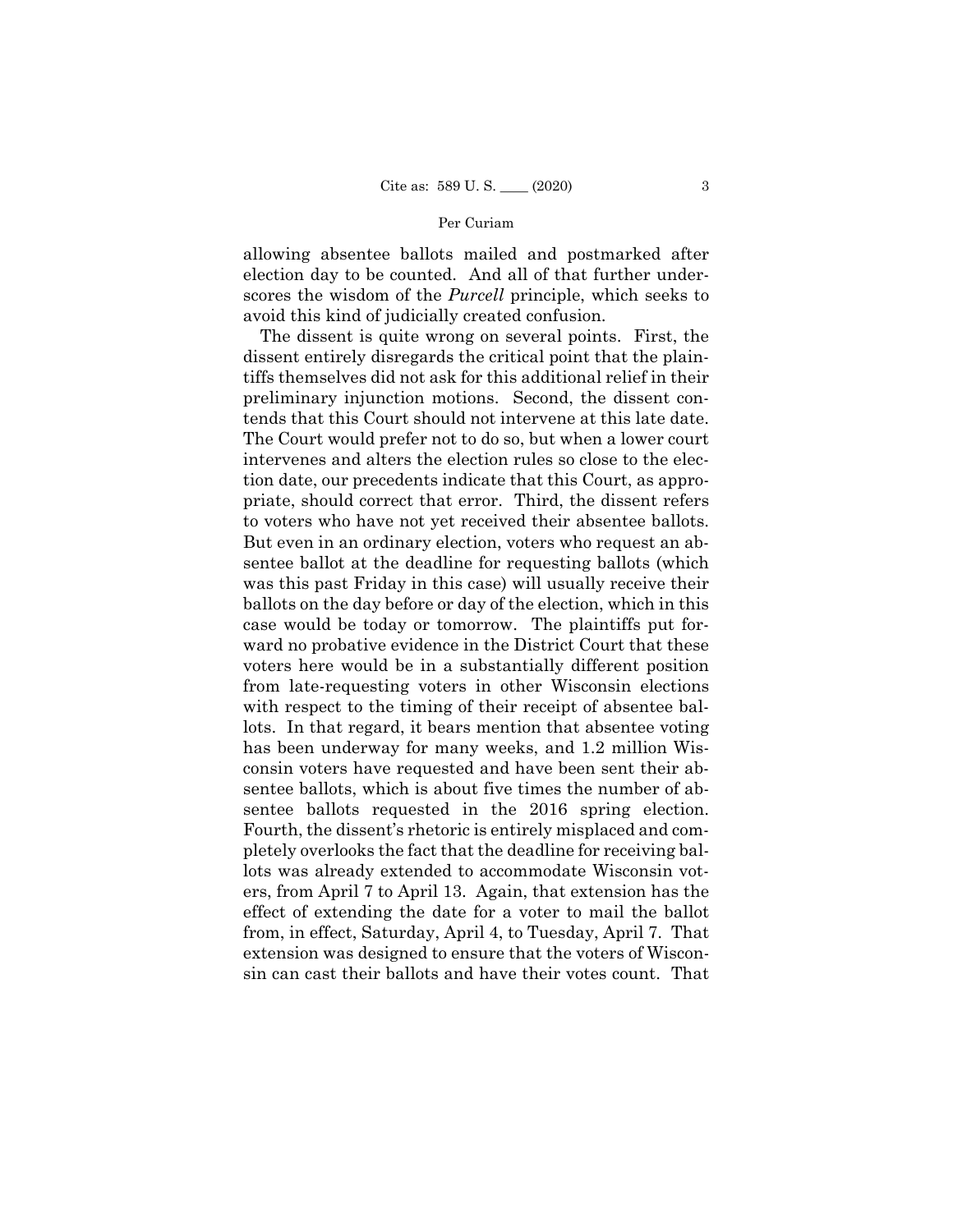#### 4 REPUBLICAN NATIONAL COMMITTEE *v.*  DEMOCRATIC NATIONAL COMMITTEE Per Curiam

is the relief that the plaintiffs actually requested in their preliminary injunction motions. The District Court on its own ordered yet an additional extension, which would allow voters to mail their ballots after election day, which is extraordinary relief and would fundamentally alter the nature of the election by allowing voting for six additional days after the election.

Therefore, subject to any further alterations that the State may make to state law, in order to be counted in this election a voter's absentee ballot must be either (i) postmarked by election day, April 7, 2020, and received by April 13, 2020, at 4:00 p.m., or (ii) hand-delivered as provided under state law by April 7, 2020, at 8:00 p.m.

The Court's decision on the narrow question before the Court should not be viewed as expressing an opinion on the broader question of whether to hold the election, or whether other reforms or modifications in election procedures in light of COVID–19 are appropriate. That point cannot be stressed enough.

The stay is granted pending final disposition of the appeal by the United States Court of Appeals for the Seventh Circuit and the timely filing and disposition of a petition for a writ of certiorari. Should the petition for a writ of certiorari be denied, this stay shall terminate automatically. In the event the petition for a writ of certiorari is granted, the stay shall terminate upon the sending down of the judgment of this Court.

*It is so ordered.*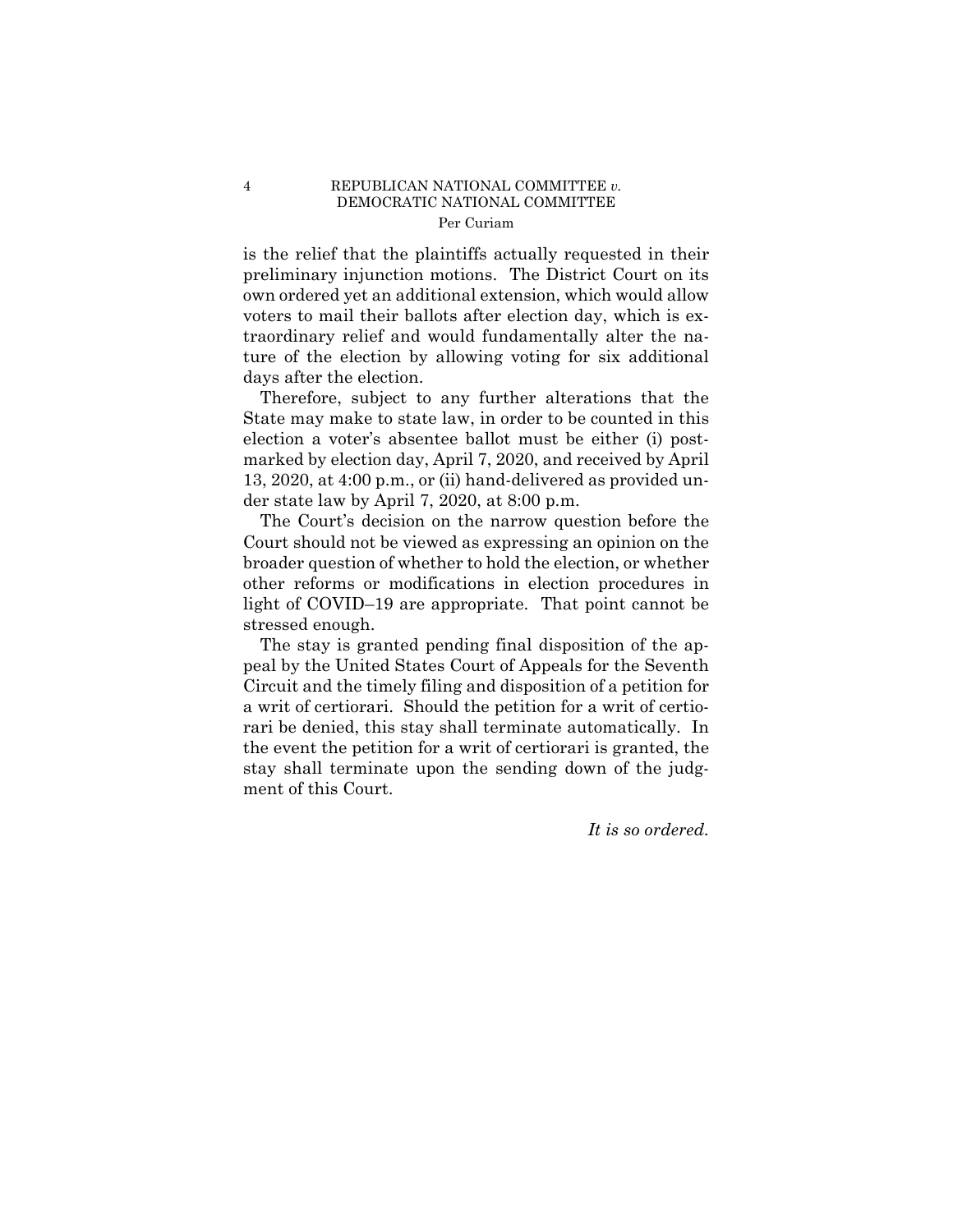GINSBURG, J., dissenting

### $\overline{\phantom{a}}$  , where  $\overline{\phantom{a}}$ **SUPREME COURT OF THE UNITED STATES**

#### $\overline{\phantom{a}}$  , where  $\overline{\phantom{a}}$ No. 19A1016

# REPUBLICAN NATIONAL COMMITTEE, ET AL. *v.*  DEMOCRATIC NATIONAL COMMITTEE, ET AL.

### ON APPLICATION FOR STAY

### [April 6, 2020]

JUSTICE GINSBURG, with whom JUSTICE BREYER, JUSTICE SOTOMAYOR, and JUSTICE KAGAN join, dissenting.

 evolving COVID–19 pandemic, entered a preliminary in- junction to safeguard the availability of absentee voting in quested absentee ballots from casting their votes. I would not disturb the District Court's disposition, which the Sev-The District Court, acting in view of the dramatically Wisconsin's spring election. This Court now intervenes at the eleventh hour to prevent voters who have timely reenth Circuit allowed to stand.

# I

# A

 Wisconsin's spring election is scheduled for tomorrow, maries, a seat on the Wisconsin Supreme Court, three seats on the Wisconsin Court of Appeals, over 100 other judge- ships, over 500 school board seats, and several thousand other positions. *Democratic National Committee* v. *Bostel- mann*, \_\_\_ F. Supp. 3d \_\_\_, \_\_\_, 2020 WL 1638374, \*3 (WD Tuesday, April 7, 2020. At issue are the presidential pri-Wis., Apr. 2, 2020).

 In the weeks leading up to the election, the COVID–19 2020 WL 1638374, \*1. As of April 2, Wisconsin had 1,550 the disease, "with evidence of increasing community pandemic has become a "public health crisis." *Id.*, at \_\_\_, confirmed cases of COVID–19 and 24 deaths attributable to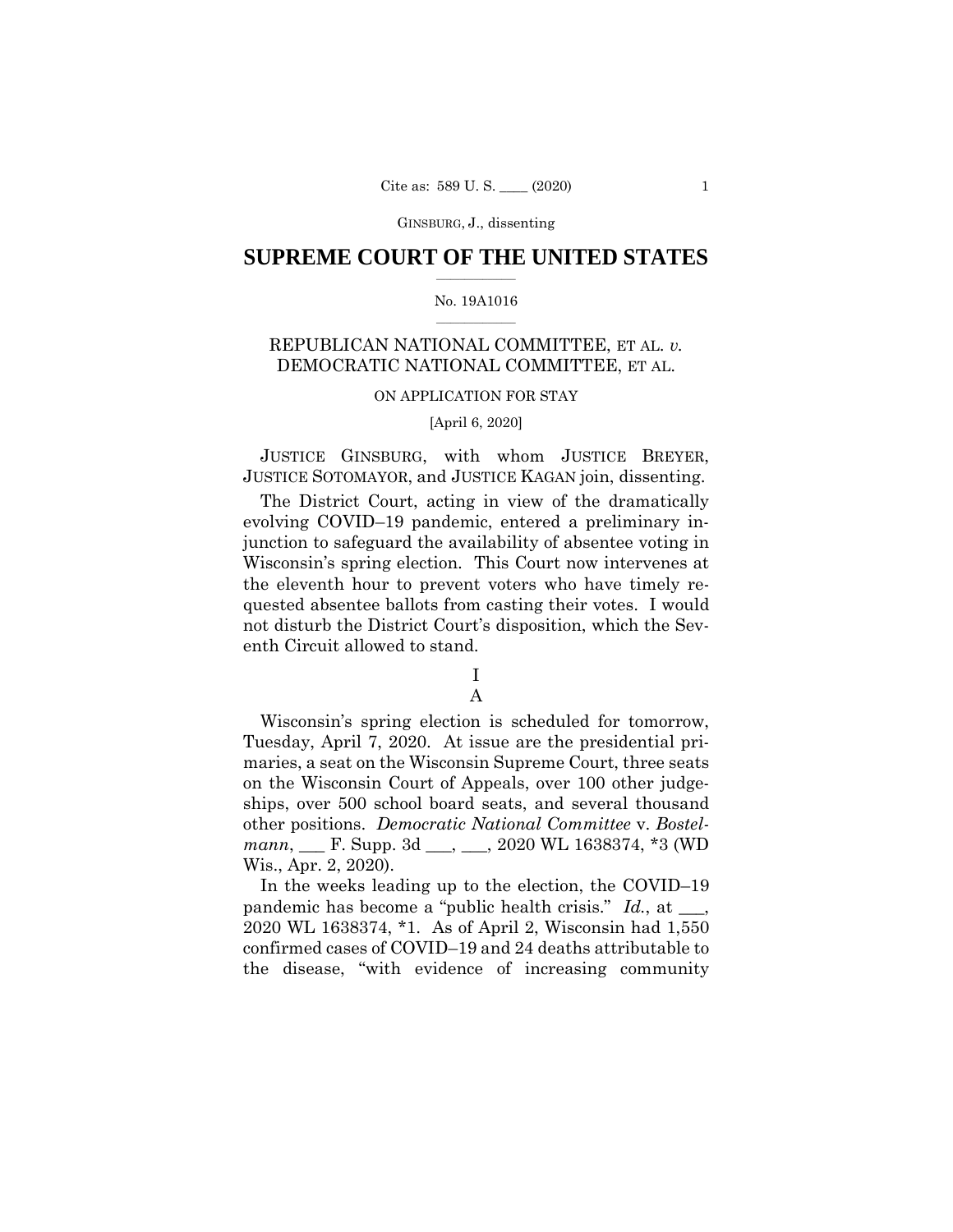## 2 REPUBLICAN NATIONAL COMMITTEE *v.*  DEMOCRATIC NATIONAL COMMITTEE GINSBURG, J., dissenting

 spread." *Id.*, at \_\_\_, 2020 WL 1638374, \*3. On March 24, the Governor ordered Wisconsinites to stay at home until April 24 to slow the spread of the disease. *Ibid.* 

 Because gathering at the polling place now poses dire ers—at the encouragement of public officials—have turned to voting absentee. *Id.*, at \_\_\_, 2020 WL 1638374, \*4. About one million more voters have requested absentee ballots in this election than in 2016. *Ibid.* Accommodating the surge officials, resulting in a severe backlog of ballots requested but not promptly mailed to voters. *Id.*, at \_\_\_\_\_, 2020 WL health risks, an unprecedented number of Wisconsin votof absentee ballot requests has heavily burdened election 1638374, \*4–\*5.

B

 the United States District Court for the Western District of Wisconsin.[1](#page-5-0) The District Court consolidated the suits on March 28. The plaintiffs sought several forms of relief, all Several weeks ago, plaintiffs—comprising individual Wisconsin voters, community organizations, and the state and national Democratic parties—filed three lawsuits against members of the Wisconsin Elections Commission in aimed at easing the effects of the COVID–19 pandemic on the upcoming election.

 issued a preliminary injunction on April 2. As relevant citizens' right to vote. See *Burdick* v. *Takushi*, 504 U. S. 428, 434 (1992); *Anderson* v. *Celebrezze*, 460 U. S. 780, 789 fold remedy. First, the District Court extended the deadline After holding an evidentiary hearing, the District Court here, the court concluded that the existing deadlines for absentee voting would unconstitutionally burden Wisconsin (1983). To alleviate that burden, the court entered a twofor voters to request absentee ballots from April 2 to April

<span id="page-5-0"></span><sup>&</sup>lt;sup>1</sup>The state and national Republican parties intervened as defendants. The District Court denied intervention by the state legislature, which the Seventh Circuit later allowed.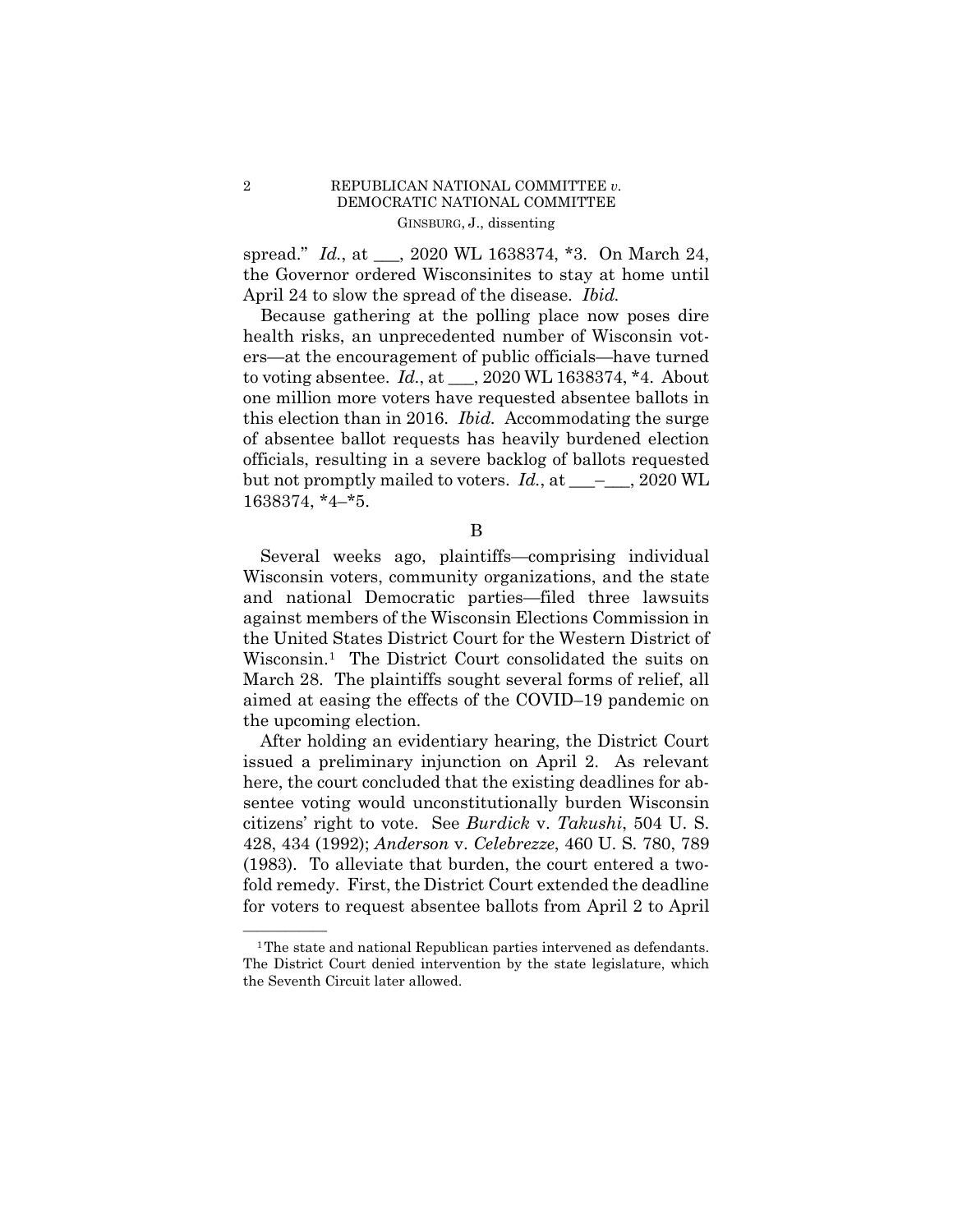#### GINSBURG, J., dissenting

 3. Second, the District Court extended the deadline for elec- preliminary injunction, the ballots would be accepted until 4 p.m. on April 13, regardless of the postmark date. The tion officials to receive completed absentee ballots. Previously, Wisconsin law required that absentee ballots be received by 8 p.m. on election day, April 7; under the District Court also enjoined members of the Elections Commission and election inspectors from releasing any report of polling results before the new absentee-voting deadline, April 13.

 intervening defendants applied to the Seventh Circuit for a partial stay. Of the twofold remedy just described, the stay of the deadline for returning absentee ballots. On April 3, the Seventh Circuit declined to modify the absentee-ballot deadline. The same applicants then sought a partial stay Although the members of the Wisconsin Elections Commission did not challenge the preliminary injunction, the applicants challenged only the second aspect, the extension in this Court, which the Court today grants.

# II

# A

 The Court's order requires absentee voters to postmark their ballots by election day, April 7—*i.e.*, tomorrow—even novel requirement. Recall that absentee ballots were orig- District Court extended to April 13. Neither of those deadif they did not receive their ballots by that date. That is a inally due back to election officials on April 7, which the lines carried a postmark-by requirement.

 While I do not doubt the good faith of my colleagues, the ment. A voter cannot deliver for postmarking a ballot she has not received. Yet tens of thousands of voters who timely requested ballots are unlikely to receive them by April 7, the Court's postmark deadline. Rising concern about the Court's order, I fear, will result in massive disenfranchise-COVID–19 pandemic has caused a late surge in absentee-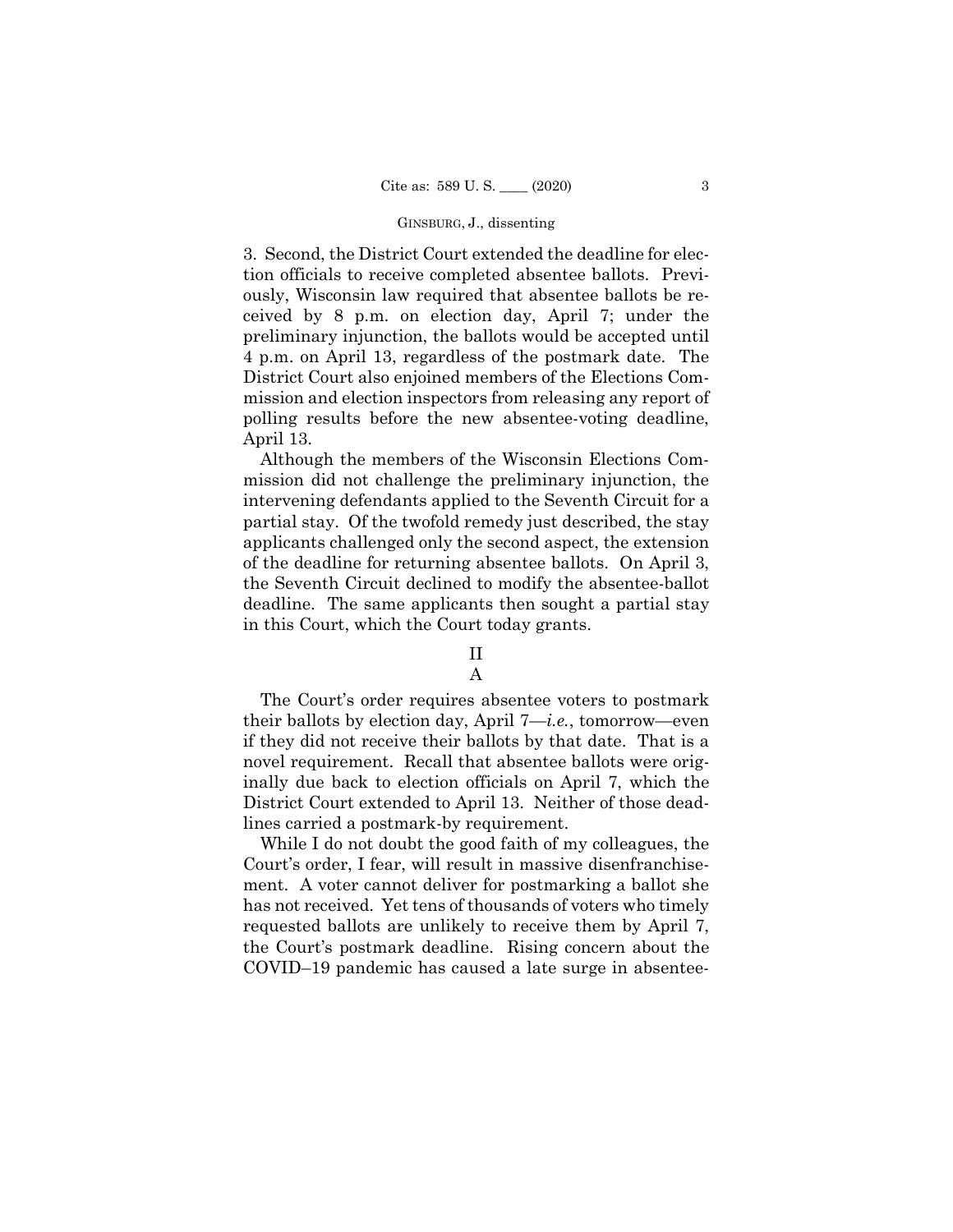## 4 REPUBLICAN NATIONAL COMMITTEE *v.*  DEMOCRATIC NATIONAL COMMITTEE GINSBURG, J., dissenting

ballot requests. 1638374, \*4–\*5. The Court's suggestion that the current situation is not "substantially different" from "an ordinary election" boggles the mind. *Ante*, at 3. Some 150,000 re- quests for absentee ballots have been processed since Thursday, state records indicate.<sup>[2](#page-7-0)</sup> The surge in absentee- ballot requests has overwhelmed election officials, who face a huge backlog in sending ballots. \_\_\_ F. Supp. 3d, at \_\_\_, had not yet been mailed out.<sup>3</sup> It takes days for a mailed ballot to reach its recipient—the postal service recommends budgeting a week—even without accounting for pandemic- induced mail delays. *Id.*, at \_\_\_, 2020 WL 1638374, \*5. It is therefore likely that ballots mailed in recent days will not reach voters by tomorrow; for ballots not yet mailed, late arrival is all but certain.[4](#page-7-2) Under the District Court's order, could still have voted, as long as she delivered it to election <u>\_\_\_</u> F. Supp. 3d, at \_\_\_<sup>\_</sup>\_\_\_, 2020 WL  $\_, \_\_\_\_$ , 2020 WL 1638374, \*1, \*5, \*9–\*10, \*17–\*18. As of Sunday morning, 12,000 ballots reportedly an absentee voter who receives a ballot after tomorrow

<span id="page-7-0"></span> 2020, https://elections.wi.gov/node/6806; Wisconsin Elections Commis- sion, Absentee Ballot Report, Apr. 3, 2020, https://elec- tions.wi.gov/node/6808; Wisconsin Elections Commission, Absentee Bal-<sup>2</sup> See Wisconsin Elections Commission, Absentee Ballot Report, Apr. 2, lot Report, Apr. 4, 2020, https://elections.wi.gov/node/6814; Wisconsin Elections Commission, Absentee Ballot Report, Apr. 5, 2020, https://elec-

<span id="page-7-1"></span> 2020, https://elections.wi.gov/index.php/node/6815. 4See, *e.g.*, Tr. 18–19 (Apr. 1, 2020) (testimony that mail delivery "can tions.wi.gov/node/6815.<br><sup>3</sup>See Wisconsin Elections Commission, Absentee Ballot Report, Apr. 5,

<span id="page-7-2"></span> "transaction time from the time the clerk puts [an absentee ballot] in the mony agreeing that "there will be some people who request . . . [an] ab- sentee ballot [on April 2] who will not be receiving it in time to put it in the mail by April 7th"); Brief for City of Green Bay as *Amicus Curiae* in No. 3:20–cv–00249 (WD Wis.), p. 5 ("[D]elays at the post office are . . . affecting the speed with which voters receive their ballots . . . ."). take up to a week" or longer, threatening "the opportunity for the voter to receive [the absentee] ballot by mail"); *id.*, at 35 (testimony that the mail to the voter receiving it could take up to a week"); *id.*, at 40 (testi-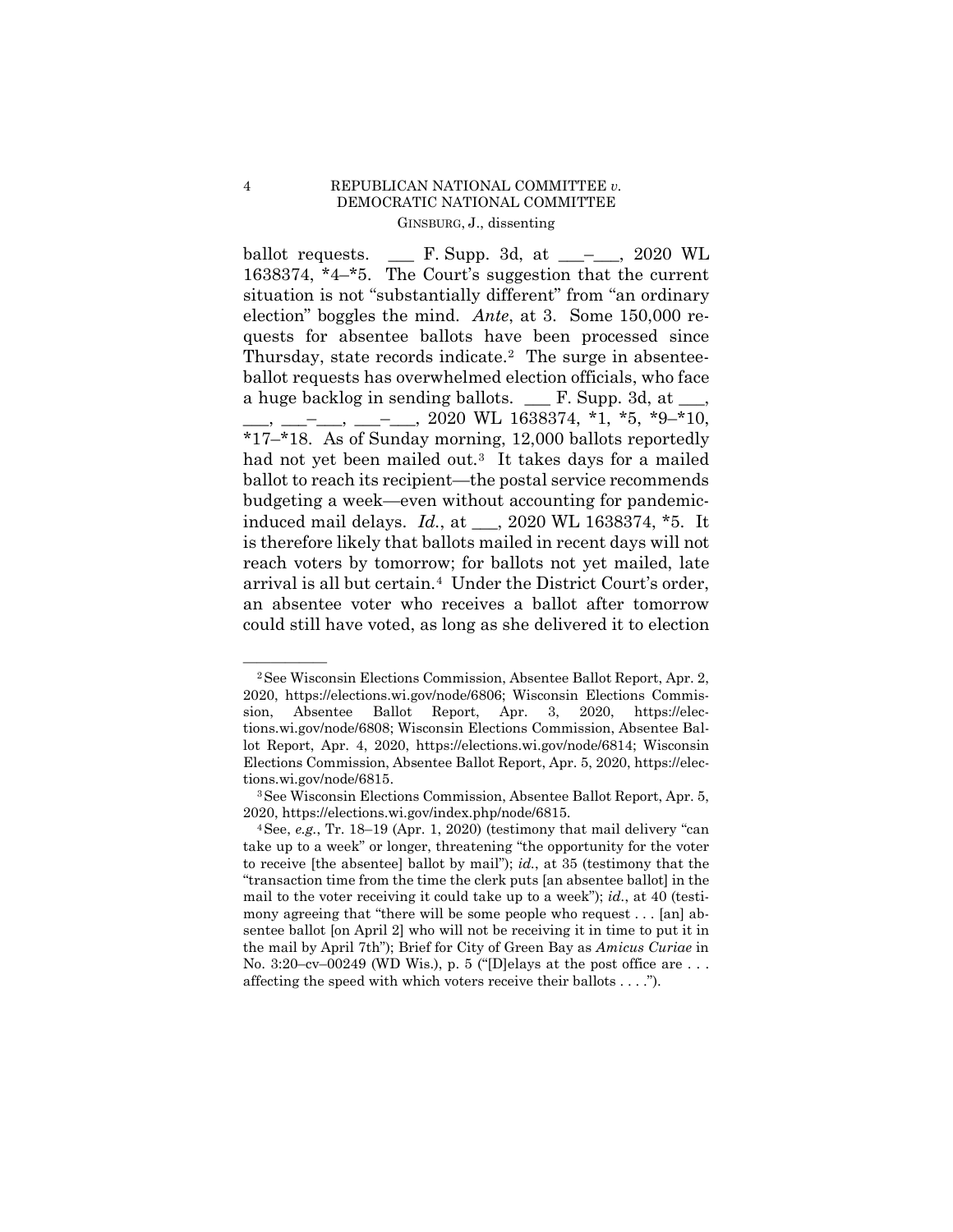#### GINSBURG, J., dissenting

 lots in time to cast them, will be left quite literally without officials by April 13. Now, under this Court's order, tens of thousands of absentee voters, unlikely to receive their bala vote.

 at this late hour. See *Purcell* v. *Gonzalez*, 549 U. S. 1, 4–5 (2006) (*per curiam*). Election officials have spent the past This Court's intervention is thus ill advised, especially so few days establishing procedures and informing voters in accordance with the District Court's deadline. For this Court to upend the process—a day before the April 7 postmark deadline—is sure to confound election officials and voters.

B

 What concerns could justify consequences so grave? The that the plaintiffs' written preliminary-injunction motions counted. But unheeded by the Court, although initially si- preliminary-injunction hearing in view of the ever-increas-Court's order first suggests a problem of forfeiture, noting did not ask that ballots postmarked after April 7 be lent, the plaintiffs specifically requested that remedy at the ing demand for absentee ballots. See Tr. 102–103 (Apr. 1, 2020).

 Second, the Court's order cites *Purcell*, apparently skep- tical of the District Court's intervention shortly before an election. Nevermind that the District Court was reacting to a grave, rapidly developing public health crisis. If prox- day—even closer to the election—is all the more inapproimity to the election counseled hesitation when the District Court acted several days ago, this Court's intervention topriate.

 Third, the Court notes that the District Court's order al- lowed absentee voters to cast ballots after election day. If a receive ballots, be denied the franchise? According to the voter already in line by the poll's closing time can still vote, why should Wisconsin's absentee voters, already in line to